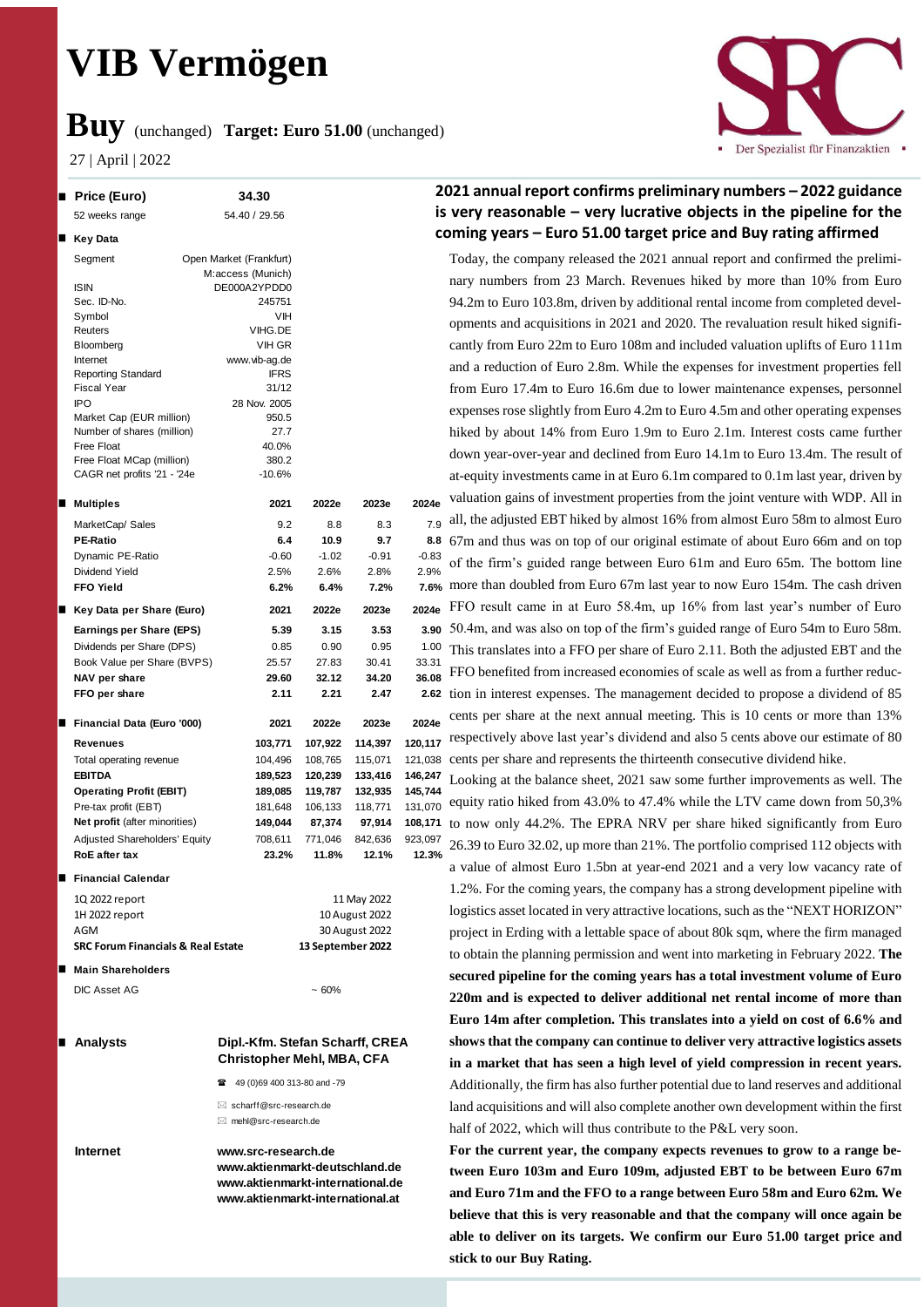





#### VIB Vermögen AG

| Industry:         | <b>Real Estate</b>                |
|-------------------|-----------------------------------|
| Sub-segment       | Logistics, Light Industry, Retail |
| Region:           | Germany                           |
| Headquarter:      | Neuburg                           |
| <b>Foundation</b> | 1993                              |
| Employees:        | 45                                |
|                   |                                   |

**Management Board of VIB Vermögen AG: Martin Pfandzelter (until 30 June) Region:** Germany Holger Pilgenröther (until 30 June) **Dirk Oehme** 

**Employees:** 45 **Supervisory Board of VIB Vermögen AG:** Ludwig Schlosser (Chairman) **IR Contact:** Jürgen Wittmann (Deputy Chairman) Petra Riechert (petra.riechert@vib-ag.de) Prof. Dr. Gerhard Schmidt Sonja Wärntges

VIB Vermögen AG acquires and manages commercial real estate properties. Additionally, the company develops real estate properties for its own portfolio and furthermore it indirectly holds real estate assets via company holdings. The properties are located across Germany with a major focus on Southern Germany.

The company aims at a "Develop-or-Buy-and- hold" strategy and holds a diversified portfolio comprising 112 properties with a total lettable area of about 1,300,000 sqm and a portfolio value of about Euro 1.5bn at FY 2021. The company convinces by its favorable and sustainable occupancy rate of about 99% and its lean cost and financing structures. In addition, the real estate portfolio offers a broad diversification within the holdings. The properties are located across Germany with a major focus on Southern Germany.<br>The company aims at a "Develop-or-Buy-and-hold" strategy and holds a diversified portfolio comprising 11<br>properties with a total l building/others (2%) are covered.

The average maturity of rental contracts amounts to c. 5.6 years. Among tenants are various well-known and successful brands like Dehner Gartenfachmärkte, VW, Geis Industrie, Loxxess, Edeka, Media Markt, Continental, Aldi, Kaufland etc. that have a high degree of creditworthiness. The average gross rental yield as of FY 2020 is at 6.8%. The logistics and industrial properties and the office properties offer a slightly higher yield, while retail is little below that average. In November 2020, the company completed a logistics centre, which is its largest inhouse development so far. It is located in the Interpark Kösching near Ingolstadt, comprises 115,000 sqm of successful brands like Dehner Gartenfachmärkte, VW, Geis Industrie, Loxxess, Edeka, Media Markt, Continenta<br>Aldi, Kaufland etc. that have a high degree of creditworthiness. The average gross rental yield as of FY 2020 is<br>6 sqm were completed and handed over. Furthermore, the site pipeline for future projects amounts to about 180,000 sqm.



The company has a high equity ratio of 47.4% and also a healthy LTV ratio of 44.2% at FY 2021. Concerning the investment criteria for property acquisitions is a mid-to long-term rental contract with a solvent tenant and an initial rental yield of more than 7%. Furthermore, the location needs to be within an economically attractive region, as it was realized again with the recent deals.

VIB Vermögen AG is listed at the Open Market of the Frankfurt Stock Exchange and at M:access of the Munich Stock Exchange since November 2005. The company has distributed a dividend of 75 cents for 2020 and will propse a dividend of 85 cents (+13%) for 2021. This represents the thirteenth consecutive dividend hike. For the fiscal year 2022, the company gave a guidance for revenues between Euro 103.0m and Euro 109.0m, the EBT is guided in a range between Euro 67.0m and Euro 71.0m, and the FFO between Euro 58.0m to Euro 62.0m.

*Source: Company Data, SRC Research*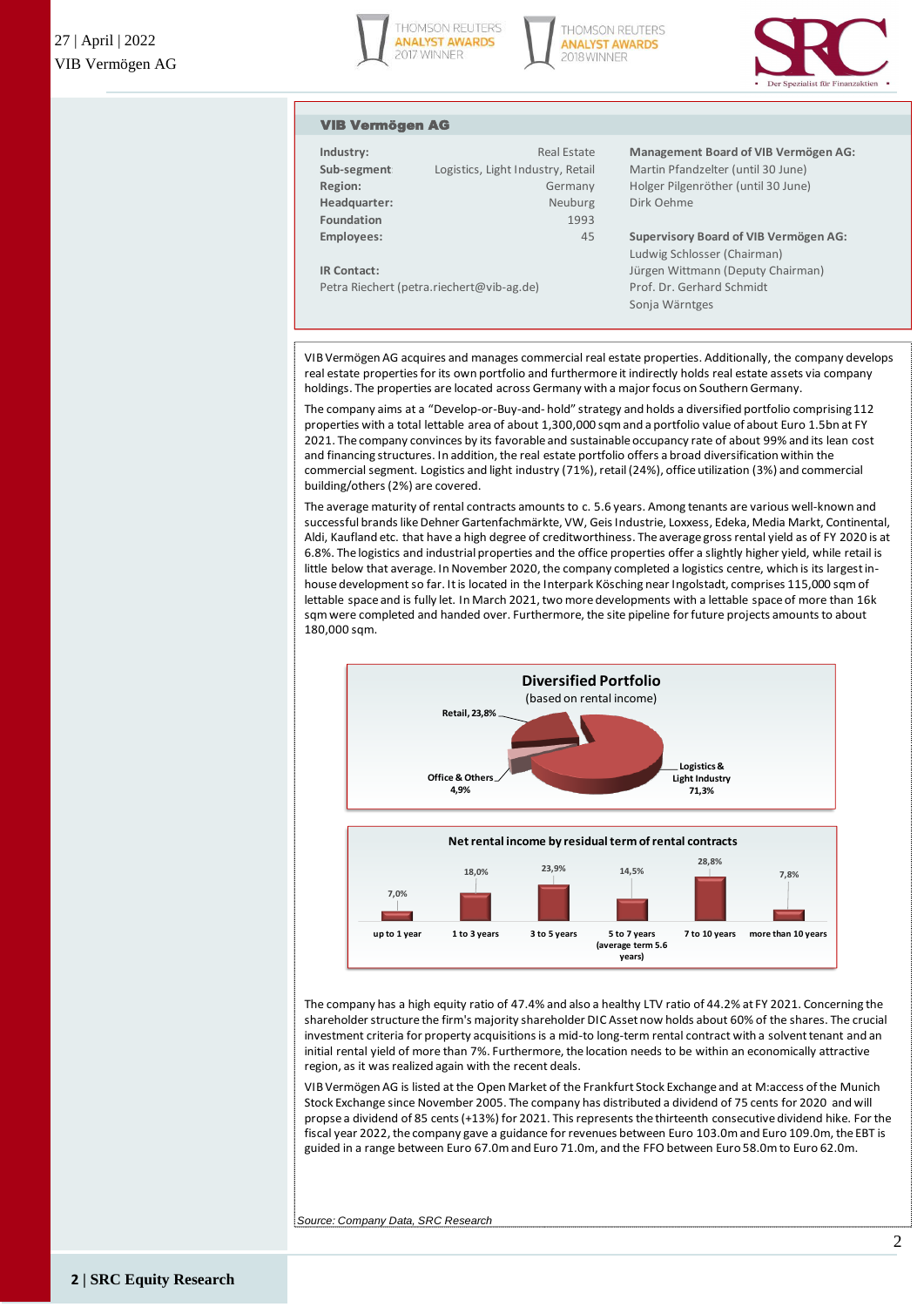**Strengths** 







## **SWOT Analysis**

- VIB has a total of 112 objects with a rental area of almost 1,300,000 sqm. The properties are mainly located in the economically strong Southern Germany, resulting in a very stable cash income. In 2021, the FFO rose by 16% to over Euro 58m.
- The strategy is clearly long-term-oriented with a Buy-and-Hold or Build-and-Hold strategy. In time of low yields it is more oriented on own developments to grow. The tenant structure divided out in the Top 10 tenants standing for about 44% of the rental income.
- A very low EPRA vacancy rate of about 1% at present. In addition, the portfolio is widely spread over various sectors and therefore less affected by an economic shortfall. The average rental yield is at high 6.2% (FY 2021) and the firm's LTV ratio stands at healthy 44.2% as of FY 2021, with an equity ratio of 47.4%.
- VIB's successful approach and sound track record of further expanding the portfolio size by carefully analyzing given investment opportunities, either existing properties to buy or land sites for in-house developments.
- In-depth and careful planning of in-house development as exemplified by the recent logistics development in the Interpark commercial centre, which has been completed within the time as scheduled and fully leased up already much time in advance of scheduled date of completion.
- Predictability of future earnings is high due to long-term rental agreements for the majority of portfolio  $\sim$  51% with long-term rental contracts at FY 2021).
- The average duration of rental agreements amounts to 5.6 years at FY 2021. Furthermore, tenants have a high degree of creditworthiness (Rudolph Group, Geis Industrie, Audi, BayWa, Dehner Gartenfachmärkte, VW).
- The firm successfully placed three mandatory convertible bonds at 4.5% / 4.0% interest with institutional investors, a Euro 17m issue in Dec. 2012 and a Euro 26m issue in November 2013, and Euro 33m in Dec. 2014.
- Demand for attractive logistics and retail properties has significantly increased, also due to the low interest environment. Acquiring properties at yields of more than 7.0% is becoming increasingly difficult but the last news underlined the company's ability to buy or develop the "right" assets.
- VIB consequently reengineers its financing by fixing the currently favorable interestrate level by medium-term forward agreements. The average interest rate at FY 2021 came down to 1.70%, after 2.33% at FY 2018 and 2.10% in 2019 and 1.77% at FY 2020.
- The firm placed a Euro 42.5m promissory note in April 2019 at a very low rate of 1.03%. The Euro 70m bonded loan issued in Sept. 2016 with an interest of only 1.27% (10 years) and even 0.7% (7 years) is another highlight of the debt side.
- In the face of growing challenges with regard to acquiring high quality German real estate at attractive prices, VIB can largely benefit from its in-house development operations in order to further strengthen its portfolio in terms of size and quality, for example the developments at Interpark in Koesching.
- In case of a sustained recession, portfolio vacancy rate might not remain at the negligibly low level of about 1% and estimated rental values with prospective tenants potentially will be agreed at lower levels. A subsequent negative impact on the portfolio, leading to valuation losses, would burden the P&L. Currently there is an increased risk for a negative impact on the economic environment due to the ongoing war in Ukraine.

Weaknesses

**Opportunities** 

**Threats**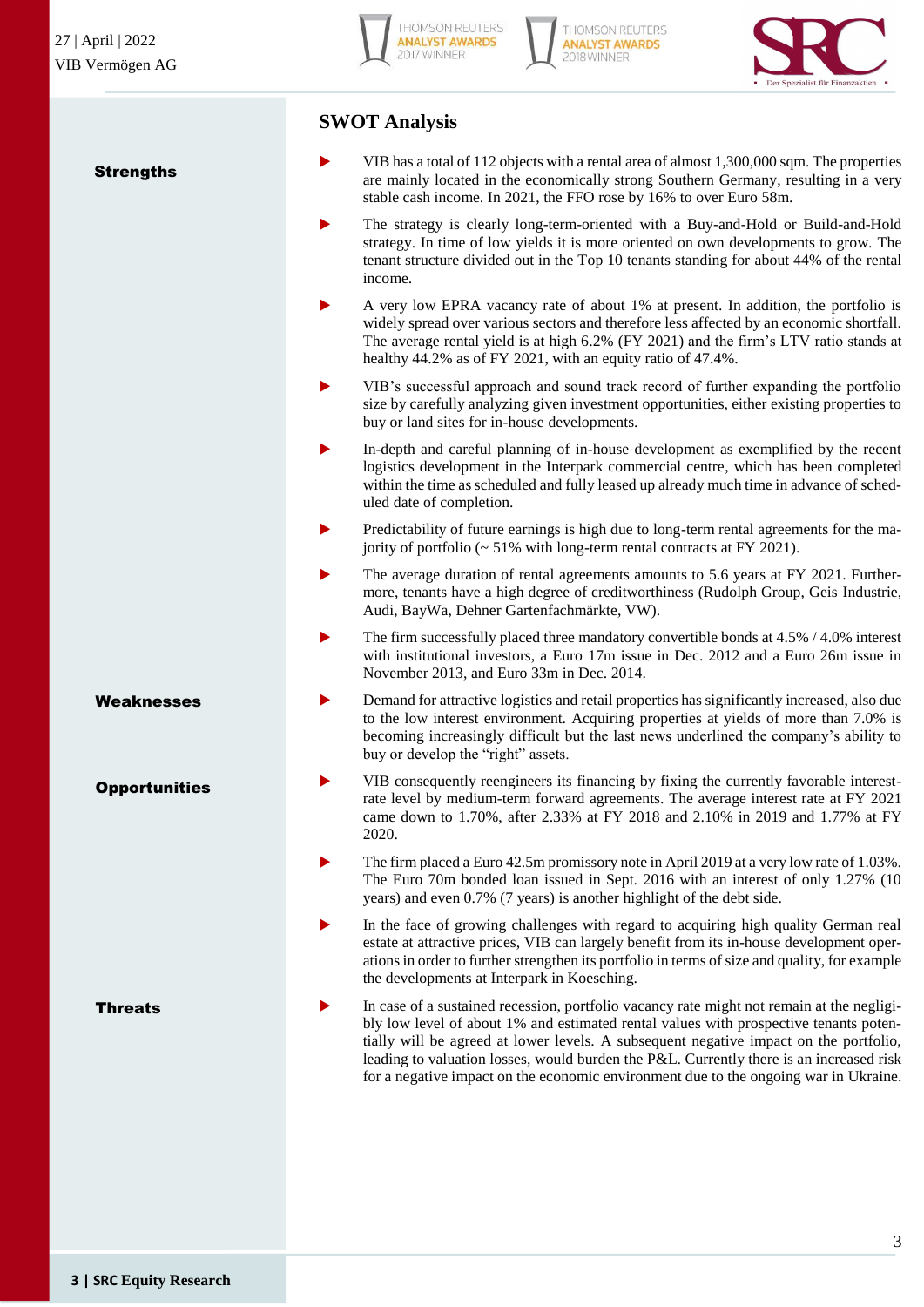





## P&L Account for VIB Vermögen AG

| VIB Vermögen AG 31/12 IFRS (Euro '000)                                 | 2018               | 2019                   | 2020                     | 2021                   | 2022e              | 2023e                  | 2024e                  | <b>CAGR</b><br>'21 - '24e |
|------------------------------------------------------------------------|--------------------|------------------------|--------------------------|------------------------|--------------------|------------------------|------------------------|---------------------------|
| <b>Revenues</b>                                                        | 86,789             | 90,995                 | 94,207                   | 103,771                | 107,922            | 114,397                | 120,117                | 5.0%                      |
| <b>Net Result from Revaluations</b>                                    | 19,454             | 22,319                 | 22,323                   | 108,198                | 35,479             | 42,887                 | 50,295                 |                           |
| Other operating income                                                 | 1,443              | 1,645                  | 1,466                    | 725                    | 843                | 674                    | 921                    |                           |
| <b>Total operating income</b>                                          | 107,686            | 114,959                | 117,996                  | 212,694                | 144,244            | 157,958                | 171,333                |                           |
| Expenses for investment properties<br>Gross margin without revaluation | $-14,968$<br>82.8% | $-16,057$<br>82.4%     | $-17,377$<br>81.6%       | $-16,585$<br>84.0%     | $-16,917$<br>84.3% | $-17,238$<br>84.9%     | $-17,566$<br>85.4%     |                           |
| <b>Net operating income (NOI)</b>                                      | 71,821             | 74,938                 | 76,830                   | 87,186                 | 91,005             | 97,159                 | 102,551                | 5.6%                      |
| <b>NOI-margin</b>                                                      | 82.8%              | 82.4%                  | 81.6%                    | 84.0%                  | 84.3%              | 84.9%                  | 85.4%                  |                           |
| Personnel expenses                                                     | $-3,678$           | $-3,861$               | $-4,216$                 | $-4,481$               | $-4,577$           | $-4,644$               | $-4,711$               |                           |
| Other operating expenses                                               | $-1,780$           | $-1,775$               | $-1,851$                 | $-2,105$               | $-2,511$           | $-2,660$               | $-2,809$               |                           |
| <b>EBITDA</b>                                                          | 87,260             | 93,266                 | 94,552                   | 189,523                | 120,239            | 133,416                | 146,247                |                           |
| EBITDA-margin                                                          | 100.5%             | 102.5%                 | 100.4%                   | 182.6%                 | 111.4%             | 116.6%                 | 121.8%                 |                           |
| <b>EBITDA</b> without revaluation                                      | 67,806             | 70,947                 | 72,229                   | 81,325                 | 84,760             | 90,529                 | 95,952                 | 5.7%                      |
| Amortization of intangible assets and depreciation                     |                    |                        |                          |                        |                    |                        |                        |                           |
| of property, plant and equipment and investment<br>properties          | $-308$             | $-313$                 | $-329$                   | $-438$                 | $-452$             | -481                   | $-503$                 |                           |
| <b>Operating profit (EBIT)</b>                                         | 86,952             | 92,953                 | 94,223                   | 189,085                | 119,787            | 132,935                | 145,744                |                           |
| <b>EBIT-margin</b>                                                     | 100.2%             | 102.2%                 | 100.0%                   | 182.2%                 | 111.0%             | 116.2%                 | 121.3%                 |                           |
| <b>Operating profit (EBIT) without revaluation</b>                     | 67,498             | 70,634                 | 71,900                   | 80,887                 | 84,308             | 90,048                 | 95,449                 | 5.7%                      |
| Net income from investments accounted for using                        |                    |                        |                          |                        |                    |                        |                        |                           |
| the equity method                                                      | 3                  | 450                    | 118                      | 6,092                  | 78                 | 103                    | 128                    |                           |
| Interest earnings                                                      | 8<br>$-15.597$     | 18                     | $\mathbf 0$              | 0                      | 22<br>$-13.588$    | 19                     | 16                     |                           |
| Interest costs<br><b>Financial result</b>                              | $-15,589$          | $-14,968$<br>$-14,950$ | $-14, 134$<br>$-14, 134$ | $-13,363$<br>$-13,363$ | $-13,566$          | $-14,120$<br>$-14,101$ | $-14,652$<br>$-14,636$ |                           |
| Expenses from guaranteed dividend                                      | $-166$             | $-166$                 | $-166$                   | -166                   | -166               | -166                   | $-166$                 |                           |
| <b>Pre-tax Profit (EBT)</b>                                            | 71,200             | 78,287                 | 80,041                   | 181,648                | 106,133            | 118,771                | 131,070                |                           |
| EBT-margin                                                             | 82.0%              | 86.0%                  | 85.0%                    | 175.0%                 | 98.3%              | 103.8%                 | 109.1%                 |                           |
| Pre-tax Profit (EBT) without revaluation                               | 51,746             | 55,968                 | 57,718                   | 66,720                 | 70,654             | 75,884                 | 80,775                 | 6.6%                      |
| Tax expenses                                                           | $-11,305$          | $-12,876$              | $-12,772$                | $-27,967$              | $-17,300$          | $-19,360$              | $-21,364$              |                           |
| Tax rate                                                               | 15.9%              | 16.4%                  | 16.0%                    | 16.3%                  | 16.3%              | 16.3%                  | 16.3%                  |                           |
| <b>Net Profit before minorities</b>                                    | 59,895             | 65,411                 | 67,269                   | 153,681                | 88,833             | 99,411                 | 109,706                | $-10.6%$                  |
| <b>Minorities</b>                                                      | $-2,285$           | $-2,252$               | $-1,394$                 | $-4,637$               | $-1,459$           | $-1,497$               | $-1,535$               |                           |
| <b>Net Profit after minorities</b>                                     | 57,610             | 63,159                 | 65,875                   | 149,044                | 87,374             | 97,914                 | 108,171                | $-10.1%$                  |
| Return on sales                                                        | 66.4%              | 69.4%                  | 69.9%                    | 143.6%                 | 81.0%              | 85.6%                  | 90.1%                  |                           |
| Number of shares                                                       | 27,580             | 27,580                 | 27,580                   | 27,710                 | 27,710             | 27,710                 | 27,710                 |                           |
| Earnings per share (Euro)                                              | 2.09               | 2.29                   | 2.39                     | 5.39                   | 3.15               | 3.53                   | 3.90                   |                           |
| Dividends per Share (DPS) in Euro                                      | 0.65               | 0.70                   | 0.75                     | 0.85                   | 0.90               | 0.95                   | 1.00                   |                           |
| BookValue per Share (BVPS) in Euro                                     | 17.65              | 19.31                  | 20.98                    | 25.57                  | 27.83              | 30.41                  | 33.31                  |                           |
| <b>Adjusted Shareholders Equity' without</b>                           |                    |                        |                          |                        |                    |                        |                        |                           |
| minorities and after dividend payment                                  | 486,866            | 532.683                | 578,663                  | 708,611                | 771,046            | 842,636                | 923,097                | 9.2%                      |
| RoE after Tax                                                          | 12.4%              | 12.4%                  | 11.9%                    | 23.2%                  | 11.8%              | 12.1%                  | 12.3%                  |                           |
|                                                                        |                    |                        |                          |                        |                    |                        |                        |                           |
|                                                                        |                    |                        |                          |                        |                    |                        |                        |                           |
| <b>Key ratios &amp; figures</b>                                        | 2018               | 2019                   | 2020                     | 2021                   | 2022e              | 2023e                  | 2024e                  |                           |
| <b>Margins in %</b>                                                    |                    |                        |                          |                        |                    |                        |                        |                           |
| <b>EBITDA</b>                                                          | 78.1%              | 78.0%                  | 76.7%                    | 78.4%                  | 78.5%              | 79.1%                  | 79.9%                  |                           |
| <b>EBIT</b>                                                            | 77.8%              | 77.6%                  | 76.3%                    | 77.9%                  | 78.1%              | 78.7%                  | 79.5%                  |                           |
| EBT                                                                    | 59.6%              | 61.5%                  | 61.3%                    | 70.8%                  | 65.5%              | 66.3%                  | 67.2%                  |                           |
|                                                                        |                    |                        |                          |                        |                    |                        |                        |                           |
| <b>Expense ratios in %</b><br>Personnel costs quota                    | 4.2%               | 4.2%                   | 4.5%                     | 4.3%                   | 4.2%               | 4.1%                   | 3.9%                   |                           |
| Depreciation to sales                                                  | 0.4%               | 0.3%                   | 0.3%                     | 0.4%                   | 0.4%               | 0.4%                   | 0.4%                   |                           |
| Tax rate                                                               | 15.9%              | 16.4%                  | 16.0%                    | 16.3%                  | 16.3%              | 16.3%                  | 16.3%                  |                           |
| <b>Profitability in %</b>                                              |                    |                        |                          |                        |                    |                        |                        |                           |
| Net profit to sales ratio                                              | 66.4%              | 69.4%                  | 69.9%                    | 143.6%                 | 81.0%              | 85.6%                  | 90.1%                  |                           |
| Return on equity (RoE) after tax                                       | 12.4%              | 12.4%                  | 11.9%                    | 23.2%                  | 11.8%              | 12.1%                  | 12.3%                  |                           |
| <b>Valuation</b>                                                       |                    |                        |                          |                        |                    |                        |                        |                           |
| PE-ratio<br>Price/BVpS                                                 | 16.42<br>1.94      | 14.98<br>1.78          | 14.36<br>1.63            | 6.36<br>1.34           | 10.88<br>1.23      | 9.71<br>1.13           | 8.79<br>1.03           |                           |
| Dividend yield in %                                                    | 1.9%               | 2.0%                   | 2.2%                     | 2.5%                   | 2.6%               | 2.8%                   | 2.9%                   |                           |
| Market Cap/Sales                                                       | 10.95              | 10.45                  | 10.09                    | 9.16                   | 8.81               | 8.31                   | 7.91                   |                           |
| Market Cap/EBITDA                                                      | 10.89              | 10.19                  | 10.05                    | 5.01                   | 7.90               | 7.12                   | 6.50                   |                           |
| Data per share                                                         |                    |                        |                          |                        |                    |                        |                        |                           |
| Number of shares in k                                                  | 27,580             | 27,580                 | 27,580                   | 27,710                 | 27,710             | 27,710                 | 27,710                 |                           |
| EpS                                                                    | 2.09               | 2.29                   | 2.39                     | 5.39                   | 3.15               | 3.53                   | 3.90                   |                           |
| <b>DpS</b>                                                             | 0.65               | 0.70                   | 0.75                     | 0.85                   | 0.90               | 0.95                   | 1.00                   |                           |
| <b>BVpS</b>                                                            | 17.65              | 19.31                  | 20.98                    | 25.57                  | 27.83              | 30.41                  | 33.31                  |                           |
|                                                                        |                    |                        |                          |                        |                    |                        |                        |                           |